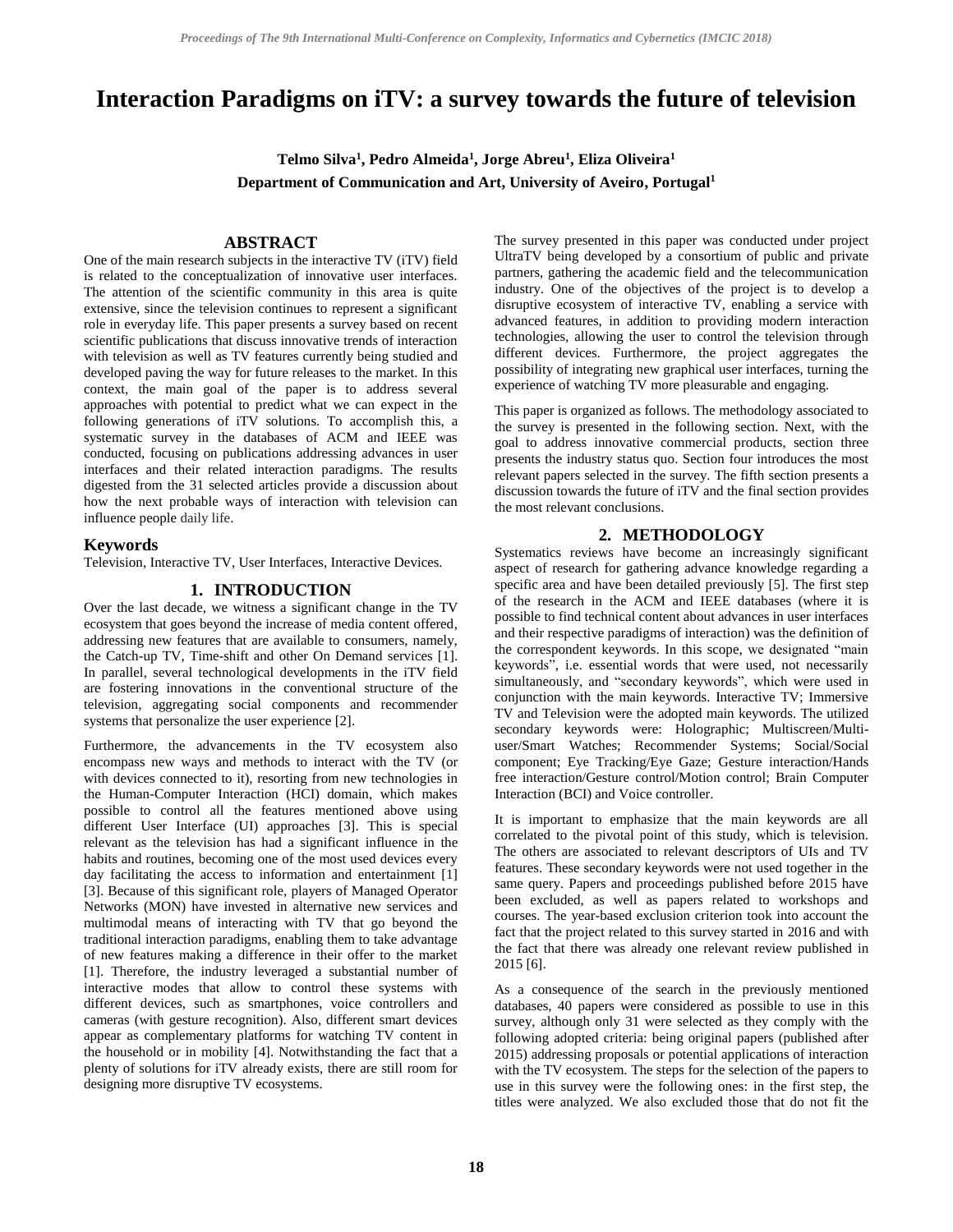inclusion criteria of this study. After this phase, a pre-selection based on its content was done through the reading of the abstract. Next, all the selected papers were fully read to decide on the final selection of the documents that effectively illustrate relevant research that should be considered in the context of the UltraTV project.

# **3. INDUSTRY SITUATION**

Currently, the changes on the TV consumptions habits encompasses a growing wealth of non-linear content, made possible by a set of technological developments that occurred in MON allowing the use of services and new features adapted to consumer's behavior [\[1\].](#page-4-0) In parallel with these developments, there are the media centers, such as the Apple TV and Chromecast, which operate like true set-top-boxes and offer online content through Applications (apps), as well as smart TVs that, in addition to linear services, provide nonlinear content via the internet access. Within this context, there are specific populations, as younger audiences and specialized consumers that are constantly searching for more adequate solutions allowing flexibility on the choice of which contents they will prefer to watch and in the way they will choose to consume it [\[3\].](#page-4-2) The answer of the commercial players to this request goes beyond providing new features and making feasible new modes of interaction, with possible access to second screen options, as well as the diversification in what concerns HCI possibilities [\[3\].](#page-4-2)

Regarding new ways of interacting with the TV content, there are many innovative technologies oriented to this device, such as new remote controls that encompass touch surfaces, voice controllers and haptic recognition systems. Hence, we have seen the inclusion of touch surfaces like the Apple TV remote and the touchpad of the Sky Q Pay-TV operator; and the addition of QWERTY keyboard or infrared control and gyroscope, like the air mouse implemented by TBEE [\[8\]\[9\]](#page-4-6)[\[7\].](#page-4-7) TBEE remote control also allows using voice commands for searching content, as is also the case of the LG Magic Remote, which has a voice recognition option. In addition, systems such as LG and TBEE box also allows the navigation through contents using natural movements of hand and arms to interact with the system [\[10\]\[7\].](#page-4-8) These technologies recognize the movements of the user, although with distance and accuracy restrictions [\[11\].](#page-4-9) However, these technologies often do not provide a satisfactory user experience, since the consumer often experiments navigation errors led by sensory disconnection. In these situations, the applied command has a gap between what the consumer wants and how the system answers (e.g., overshooting in touch surfaces, meaning that the finger went too far and the focus switched to another item than the desired one). These kinds of situations show that there are still a lot to be made in the gesture area. An example of another multimodal interaction used by commercial players is the Lowcost brainwave-reading headset that has been developed in a project from BBC, which allows the users to control the new version of the iPlayer by using their minds. Until now, some tests have been made but the system is still not available for consumers [\[12\]\[12\].](#page-4-10) Concerning different and innovative graphical interfaces approaches, BBC has several new prototypes that include 360º images, virtual reality and holographic TV [\[13\]\[14\].](#page-4-11) 

Some of the main factors contributing for an engaging user experience are related to proposals that combine social networks, recommendation, content sharing and emotions. The Humax ON offers intuitive and accessible buttons for sharing contents with

friends in social networks. By logging in the client's account, this device works as a second screen that allows swiping the social network app interface to the TV screen, in a "picture in picture" style [\[15\].](#page-4-12) The Facebook Videos app brings to the Apple TV recommended videos, considering the user's behaviors and provides sections such as "shared by friends", "following" and "recommended" with customized contents for users. The contents are shown in a carrousel format, with comments and views inserted under the video [\[16\].](#page-4-13) Additionally, the Vodafone app Live on TV allows the clients to share their recorded "live" contents with a maximum of five friends [\[17\].](#page-4-14) 

It is common nowadays to have alternative screens for watching content and controlling the TV. In this context, controlling TV using wearable devices is starting to gain attention. Vodafone provides this type of control by using smartwatches as a remote and a second-screen to display the content and get information about a program [\[17\].](#page-4-14)

# **4. INTERACTION TRENDS ON iTV**

In this section, the selected articles are presented in different subsections, according to their disruptive feature. In the first subsection, the papers involving a variety of kinds of interaction are addressed, whereas in the second subsection we present the selected papers associated with interaction services, such as multiscreen features, recommender systems, social components, emotional recognition and viewer behaviors. In each subsection, the papers were divided into different sectors, corresponding to their disruptive category.

# **4.1 Multimodal Interaction**

Within the scope of this survey, 19 papers regarding multimodal interaction were selected. From these, seven were published in 2015 and 12 in 2016. Concerning the addressed interaction modes, 11 articles are related to gestures and movement recognition systems (all present interaction proposals that include motion). Four of the articles report about disruptive graphical interfaces, like holographic displays, 360º omnidirectional graphic interfaces and experiences that aggregate virtual and augmented realities. Furthermore, there is one paper related to BCI, other that introduces the idea of natural interaction through smell, another one that addresses the control of the TV by using a voicecontrolled system and one paper about how interaction can be performed through eye gaze. Therefore, it is possible to group 15 papers within a natural interaction category, which includes gestures, voice, gaze, smell and cognition whereas the other four papers present new possible graphic interfaces to display TV content. The presentation of the papers will be made according to their disruptive characteristics. Thus, the articles are arranged in categories in the following subsections.

# *4.1.1 Natural Interaction*

As referred, 11 of the 19 articles are related to haptic/gesture recognition systems aiming to achieve high accuracy and to provide more reliable caption of the movements. Despite the fact that some gestures recognition systems have been implemented by commercial players, the studies focus in new technics and methods to offer alternatives to create multimodal interactions. In this scope, several solutions are being tested, such as single layer electrodes in a touch panel design for 3D touch sensing [\[18\];](#page-4-15) smart gloves [\[19\];](#page-4-16) radiofrequency sensors [\[20\];](#page-4-17) smartphones working as a mouse in the air [\[4\];](#page-4-3) new remote controls with tilting, pressure and breath sensors [\[3\];](#page-4-2) Kinect [\[21\]](#page-4-18) cameras for improving haptic recognition [\[22\]\[23\]](#page-4-19)[\[24\];](#page-5-0) the exploration of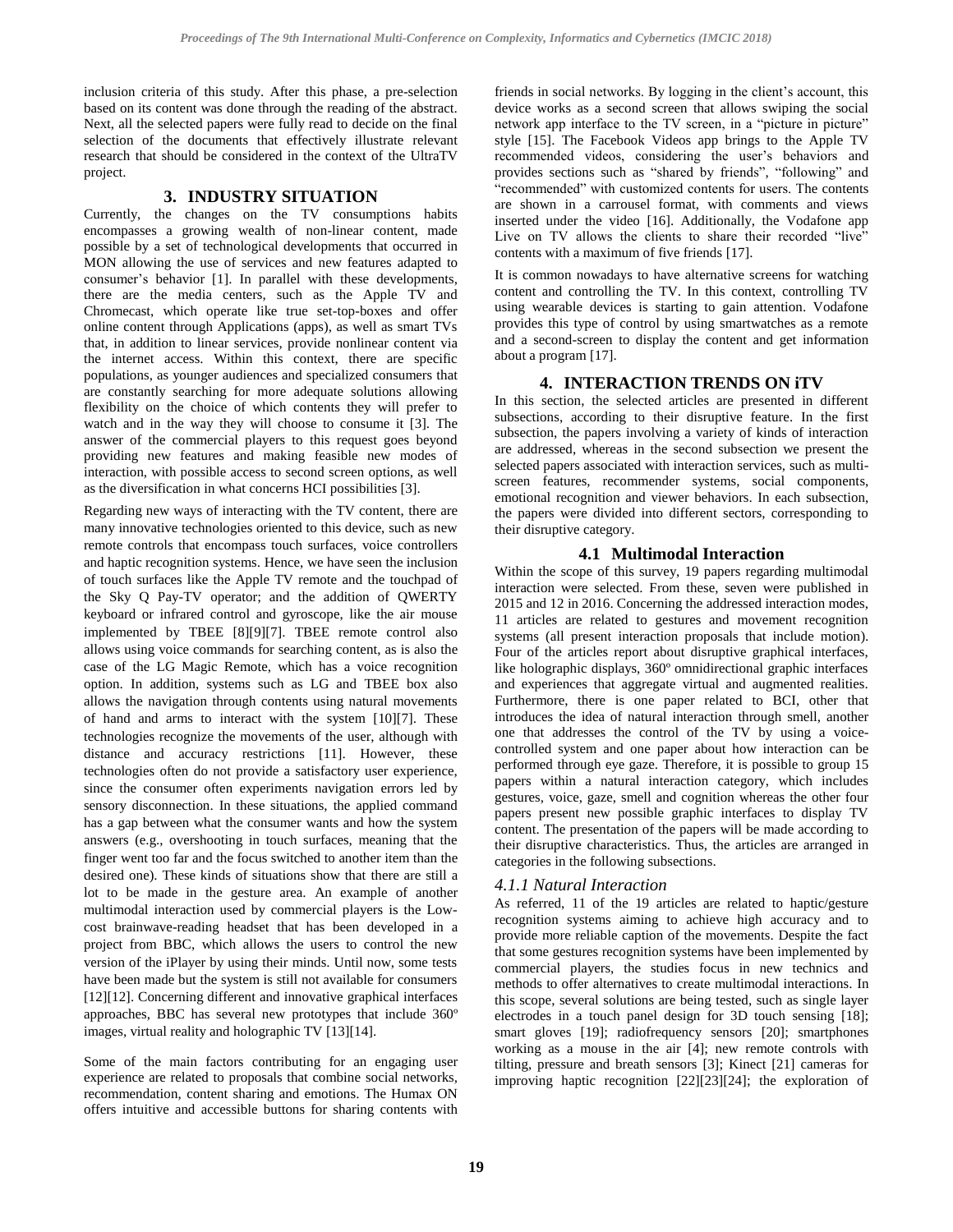direct/indirect modes of input with pen and touch [\[25\];](#page-5-1) and solutions for multi user gesture controls for TVs [\[26\].](#page-5-2)

Other relevant discussion that is worth to be made is related to the possibility of viewers to engage with live action television shows. In this context, the idea of the article [\[24\]](#page-5-0) is to allow people to interact with other participants in a live show on TV and to provide the sensation of being part of the show. It introduces the idea of using real-time 3D reconstruction methods for future interactive TV application. In the paper, the technology that allows the generation and animation of photo-realistic 3D model of each user is the key to make the idea become true. It uses a novel and fast algorithm for real time body reconstruction that generates a real-time 3D representation of the participant at home, along with the extraction of the motion parameters of his data. Subsequently, the data is sent over the internet to a server for animation, rendering and insertion of the 3D user model in a broadcast stream. A video demonstration has been made for public view [\[27\].](#page-5-3) Additionally, article [\[21\]](#page-4-18) introduces a low-cost platform which integrates Tele-immersion (TI) advances, which is a new technology for future interactive 3D applications that allow people to be located at different places simultaneously, sharing the same virtual environments and facilitating real-time interaction between different users. This platform presents realistic user representations by applying multiple commercially available RGB-D (Depth Sensor) with a multi-sensor calibration scheme. The 3D body and motion of each user is captured in real-time and transmitted inside remote virtual environments, leading to a 4D media, which can be consumed by several devices like tablets, virtual reality headsets or 3DTVs. The platform was verified and demonstrated via a prototype TI game – SpaceWars [\[28\].](#page-5-4)

On the other hand, another interaction mode addressed is the BCI, which uses a movie that responds to the brain and blink data from users. In the paper context, the movie was constructed with four coexisted channels of footage. Simultaneously with the reproduction of the film, blinking and levels of attention and meditation were recorded by a commercially available EEG device, affecting which footage participants saw. This scenario provides an eyesight of what is possible to control using cognition factors and what we can expect for the future of interaction with TVs [\[29\].](#page-5-5) One of the highlights of this study is accessibility. People who have physical impairments can benefit from these systems in the moment they start to control the TV with autonomy. Additionally, since the interaction form does not include voice, this mode of interaction can be useful for people with cerebral palsy, who present motion and speech disorders.

Concerning the other interaction papers selected in this survey, voice control is one of the natural interactions that is worth to mention. In this framework, the system proposed in the respective paper uses an Android based voice controlled system, which works with Simulink and the signal is transmitted as far as the Bluetooth range, using Android apps. Further, the voice control is useful for selecting and changing the TV channel. The system achieve this with high efficiency and is also able to handle multiple devices allowing sending commands to individual devices simultaneously. In this context, in a near future, it might be possible to make a universal modem, which could help users to get benefits from all service provider companies with a single device which will be able to control any kind of channel [\[30\].](#page-5-6) 

Moreover, there are two more natural interactions addressed by the articles, which are interaction through smell and eye gaze. In the first case, the study presents a new reproducible olfactory display that releases orange smell when an orange appears on the screen. The most probable useful context for this kind of reaction would be advertising in which smells can acquire a key role. It is well known that the odor effect used by stores can create positive shopping experiences, e.g., the odor experiences when the consumer is watching a hamburger propaganda can determine the purchase of the product [\[31\].](#page-5-7) Furthermore, another interaction mode introduced was the eye gaze [\[32\].](#page-5-8) The system presents one eye-shaped display that can point out gaze direction just as accurately as the human eye and can determine the exact direction to where the consumer is looking. Therefore, the system is able to recognize specifically commands by eye gaze. Since there is only one article related to smell and one regarding eye gaze, more studies need to be conducted for a real application in the industry. However, this kind of interaction can be a promise for the next generation.

# *4.1.2 Disruptive Graphical Interfaces*

Other important approach is related to the user interface, which aggregates graphical concepts and is crucial for many costumers. Four of the selected papers present different disruptive technics. One of them addresses the presence of 360º video and images, using an extension of the JPEG, called OmniJPEG [\[33\].](#page-5-9) Other one presents holographic images, using a Light-Field 3D Display (LFD) that reconstructs a real or virtual image in 3D space and uses the full-parallax LFD, which is one of the principles of holographic stereogram to construct an interactive 3D touch interface, which grants capacity of interaction with the user [\[34\].](#page-5-10) The third paper presents a completely new way to watch TV, using mixed reality technology, combining Augmented Reality (AR) and Virtual Reality (VR) simultaneously, in which it will be possible to interact with the content [\[35\].](#page-5-11) Finally, the fourth paper [\[36\]](#page-5-12) relates with multi-screen innovations, taking advantage from the implementation of an AR system for multi-screening TV by detecting the position of any rectangular objects and projecting multiple virtual tablets, which recognizes touch gestures.

### **4.2 Interaction Services**

We selected 12 papers that show recent technologies for TV services. Within them, three papers have been published in 2015, seven in 2016 and two in 2017. The articles present systems that involve the promotion of the social component, recommender systems, emotion recognition with innovative multimodal platforms and apps in second-screen devices. Additionally, within the data collected there is one paper that addresses monitoring of the viewer's habits while the TV is on, including collecting information about the audience of a channel or a program. Almost of the articles combine two or more features in the same proposed system. Further, all systems presented in the articles are based in algorithms and new platforms that support the proposed technologies. The selected papers, that show recent technologies for TV services, will be presented in the next subsections, divided according to their disruptive features. Since most of the papers address more than one feature, the following subsections are separated according to combined subjects.

### *4.2.1 Human monitoring systems and*

### *recommendations*

Regarding the selected articles selected in this survey, there are some important disruptive ideas that are worth mentioning. Paper [\[37\]](#page-5-13) presents "REFLEX", a new platform that recognizes and interpret the facial expression using a recognition system and recommend the content based on the emotional state of the user. REFLEX understands and recommends the best TV content for the user to watch, helping the shift from the current feeling state to a new mood. Another article addresses a proposal of creation of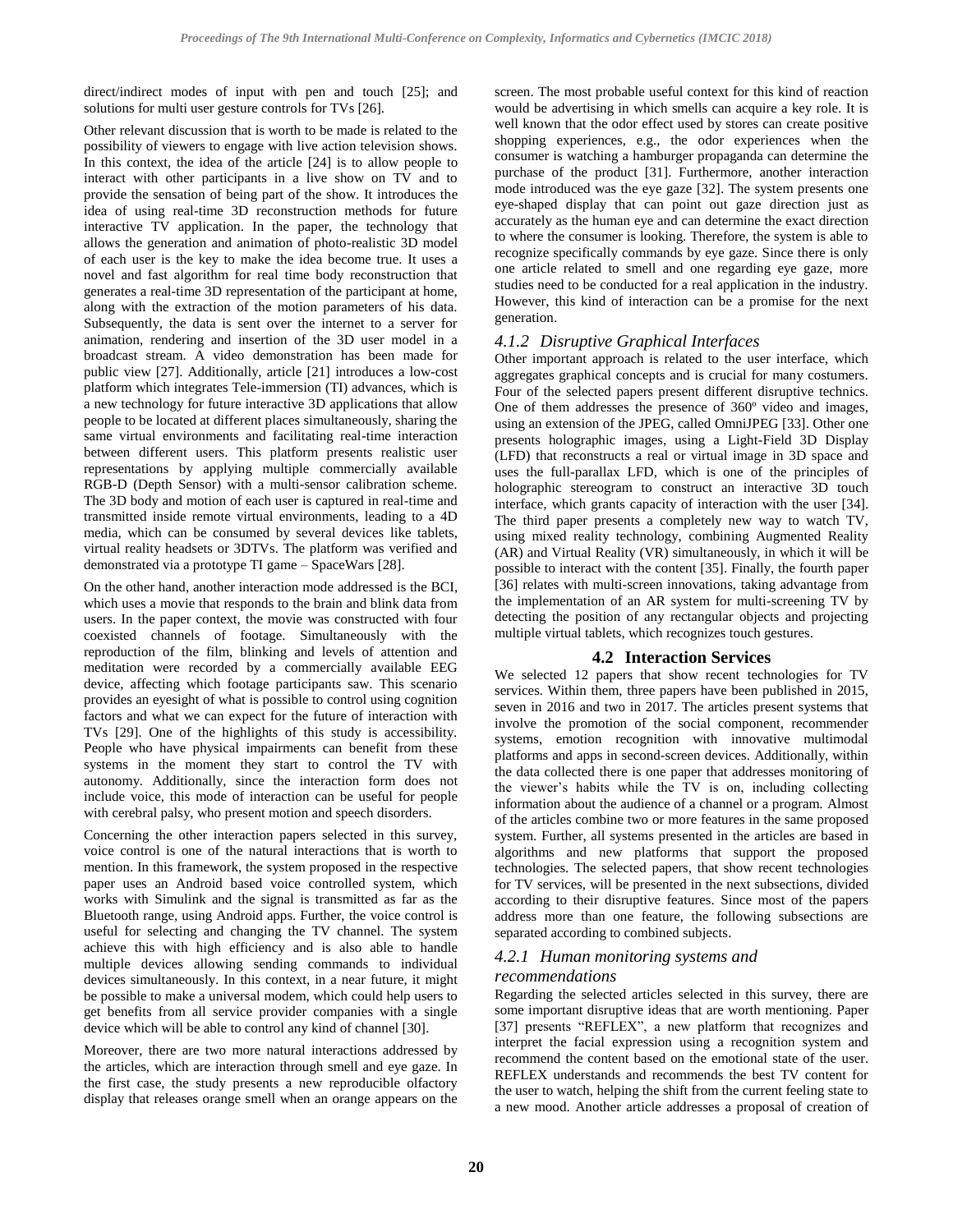account decomposition through personas, which is a common viewing patterns observed in online TV accounts, for a better recommendation algorithm that goes in the direction of each persona's habits and preferences [\[38\].](#page-5-14) Concerning groups of users, pape[r \[2\]](#page-4-1) presents a group recommender system, taking into account multiple users involved in specifics ephemeral groups, in order to help in choosing item choices, such as movies and places to go. Such recommendations will be given according the general profile of the group, which will be constructed taking into account the preferences and profile of each member. With the aim of getting knowledge about TV-watching data of the clients, article [\[39\]](#page-5-15) proposes a system composed of a smart TV, smartphone and smartwatch. The aim of this system is to acquire user's behaviors while watching TV, their movements, activities in home environment (e.g., know the exact location that the customer is or the exact place of the house the client spend more time), as well as collecting audience data.

## *4.2.2 Social Component and multi-screening*

Considering social components, papers [\[40\]](#page-5-16) and [\[47\]](#page-5-17) introduce technics and technologies, like tele-presence, which allow the participants to feel the presence of multiple users, providing a real-time presence sensation, and a multi-view system, which allows two users to transition between collaborative and independent activity, choosing (or not) to share the same screen. Paper [\[41\]](#page-5-18) presents "SAM", a new platform that incorporates the creation of a dynamic social community related to the user profiles, preferences, diverse devices connected and content usage in order to enable media content syndication enriched with comments, ratings and recommendations as well as additional programed-related information. Article [\[42\]](#page-5-19) reports on sharing media experiences synchronously at-a-distance. The syncwatching was considered in two different perspectives, being one among TVs and smartphones and another including virtual reality head-mounted display combined with RGBD sensing.

In addition, a system that presents an asynchronous video-sharing platform that uses *Emotars* to share affect and to enhance the sense of togetherness and collectivity is proposed in [\[43\]](#page-5-20) . Since the *Emotars* are emotional avatars, they allow viewers to share their affects and experience with others without revealing their real facial expressions. Further, the creation of recommendations for ephemeral groups presented in paper [\[2\]](#page-4-1) highlights the social factor aggregation in iTV contexts.

Moreover, the proposition of companion apps in second-screen devices with supplementary contents of a specific show has been discussed by [\[44\]](#page-5-21) and [\[45\]](#page-5-22) for better improvement of user's engagement with TV contents, providing complementary information such as relevant facts, quizzes and related social media content. Still regarding social TV apps in a second screen device, [\[46\]](#page-5-23) designed two apps, which support critical liveviewing of reality TV and offer opportunities to engage with issues of political concern in social discussions. Through these apps, users are allowed to join groups of discussions and to manifest their opinions concerning specific subjects.

# **5. A DISCUSSION TOWARDS THE FUTURE OF TELEVISION**

One of the meanings of disruption is related to technologic innovation, which primarily underperforms the commercial predominant market demands but gradually keeps up and potentially overpowers it. This study took into account two parameters to measure disruptive level: interactive modes for controlling the TV and interactive services, which comprise

features to increase the user experience when using the TV. The current iTV scenario shows the trend of the youngsters to open up for a new age on the television scenario. The current commercial products may give us clues of what might be coming next, but still do not really provide what these demanding consumers are looking for.

It is notorious the existence of a huge multisensory tendency in the future interactive systems, which aggregate multimodal interactions and explore one or more than one sensorial system, combining natural interaction such as smell, voice, eye gaze, gestures and even interaction by cognitive stimulus. Since there are many papers oriented to motion interaction approaches, it is possible to conclude that many current solutions have been addressed in this direction. This fact allows us to prospect that better and more efficient systems, with higher precision in the caption of movements, are coming in a near future. It might be possible, for example, to invite friends for a game, which will be played wearing smart gloves, or by gestures in a 3D touch panel design. Simultaneously, the advances on new interactions solutions, namely TI technology and by using real-time 3D body reconstruction methods, people might be able to participate in TV shows from home, as well as to share the same virtual space with others. These features can increase social aspects, once it might be possible to participate in a show and share the experience with friends.

In the same manner, it might be possible in the future that consumers will choose their perfume by just feeling the smell through an advertising on the TV or by the smartphone. In addition, the smell feature applied to propaganda could make easier to choose a place to eat by seeing an advertisement in which is possible to feel the smell of the food. Taking advances in this multisensory profile, it is possible to foresee that these future systems will be potentially used in the rehabilitation field to stimulate sensorial systems and obtain motor, social, emotional and affective improvements, thus, providing accessibility. In this sense, disabled people might be able to control the television using their eyes or even with cognition through headsets. The prospect of not having to hunt for the control remote, replacing batteries and everything else will be like a dream come true.

Display promises might go beyond the current High Digital 4k options with the appearance of several ways to watch a content via different graphical interfaces, which encompass mix realities, holographic and 360º images. Moreover, interactive surfaces might provide alternative means of sharing activity in groups. The options of what is possible to do if any rectangular surface could be transformed in a television display are wide. People could invite their friends for new movie experience if the walls could transform the home environment in a real cinema. Further, movies could be watched in an interactive holographic display, or with a mix reality approach, which renews all the watching experience enabling to feel like if the user is really inside the movie.

Concerning Interactive Services, different platforms might present, through different ideas, the possibility for obtaining a complete profile of the clients, their preferences, time they usually watch TV, as well as info about their habits and behaviors. The acquirement of new knowledge of client's preferences and behaviors is useful for the development of more efficient recommender systems that can improve the user experience. A large number of related studies to understand users' habits and preferences highlight the tendency to create more precise recommender systems satisfying customer needs and providing more precise recommendations in the future. In this sense, the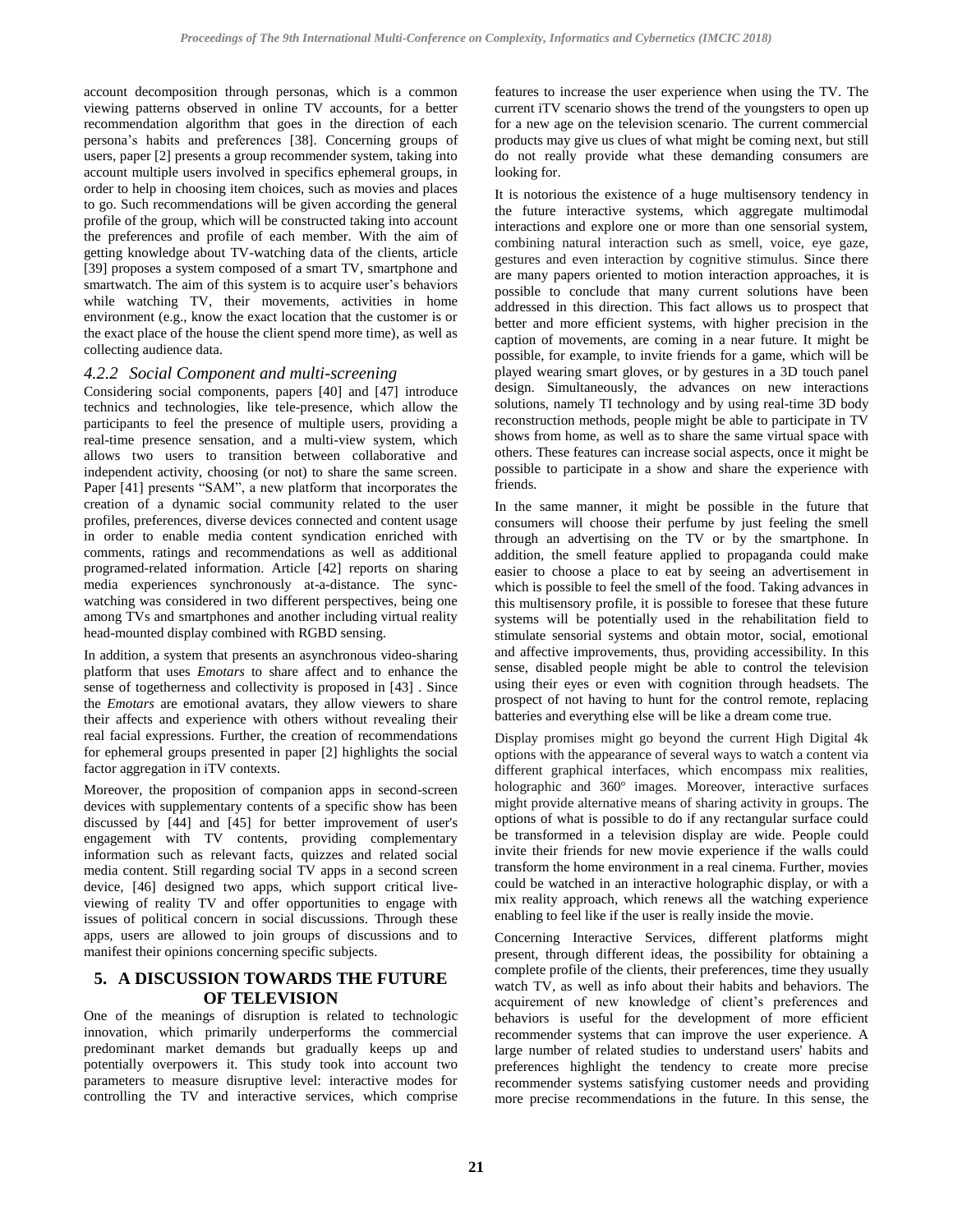television might offer the specific content for a client in the right time he is used to watch it. The future of the TV might include modern systems in which social recommendations can be made by friends or family. Further, systems might suggest content for improve user's mood. As referred, players of MONs and other commercial systems look forward to offering engaging products for increasing the user experience.

Additionally, advanced behavior monitoring features and several social multi-screen apps will be available. Thus, it might be easier to engage in social groups and to be a part of a cluster in television context with the improvement of social dynamic networks connected to TV apps. The possibility of contributing with a real time TV subject (e.g. political or social subjects) and to share opinions with friends by the social TV app could increase the engagement around major society issues. In addition, sync watching might be more feasible so people in separate places can watch the same content at the same time, decreasing distance among them and increasing even more the social character of the TV.

### **6. CONCLUSIONS**

Viewing TV habits have been suffering several changes, which requires several innovations. In this paper, we presented a survey about what can be expected in relation to the future of the interaction with the TV based in the academic research. Grounded on the reviewed cases, some interactive features prove to have the potential to transform the way people will interact with the TV, by augmenting its usage or replacing it for second-screen devices. Interaction with TV will definitely change in several domains, encompassing social features and multisensory aspects that still are not common in the current TV scenario. Thus, the solutions addressed in the papers selected in this survey reflect how the technology of TV viewing may change in the following future. In this sense, the UltraTV project not only brings compiled data providing an overview of trends and disruptive approaches in the academy, but also shapes some of those ideas through innovative prototypes leveraging a new TV ecosystem.

## **7. ACKNOWLEDGEMENTS**

This paper is a result of the UltraTV project (grant agreement no. 17738), funded by COMPETE 2020, Portugal 2020 and the European Union through the European Regional Development Fund (FEDER). Authors are grateful to the other team members for their work on the project and also to the remaining project partners: Altice and Instituto de Telecomunicações.

### **8. REFERENCES**

- <span id="page-4-0"></span>[1] Abreu, A., Nogueira, J., Becker, V., Cardoso, B. 2016. Survey of Catch-up TV and other time-shift services: a comprehensive analysis and taxonomy of linear and nonlinear television. *J. Telecommunication Systems. Res.* 61, 4 (Mar. 2016), 627-908.
- <span id="page-4-1"></span>[2] Quitarelli, E., Rabosio, E., Tanca, L. 2016. Recommending New Items to Ephemeral Groups Using Contextual User Influence. In *Proceedings of the 10th ACM Conference on Recommender Systems*. (Boston, Massachusetts, USA - September 15 - 19, 2016). ACM, New York, NY, 285-292
- <span id="page-4-2"></span>[3] Bernhaupt, R., Desnos, A., Pirker, M., Schwaiger, D. 2015. TV Interaction Beyond the Button Press. *Lecture Notes in Computer Science.* 9297 (Aug. 2015), 412-419.
- <span id="page-4-3"></span>[4] Yun, S., Chen, Y., Qiu, L. 2015. Turning a Mobile Device in the Air. *Proceedings of the 13th Annual International*

*Conference on Mobile Systems, Applications, and Services*. (Florence, Italy - May 18 - 22, 2015)15-29.

- <span id="page-4-4"></span>[5] Gough, D.; Oliver, S.; Thomas, J. 2017. An Introduction to Systematic Reviews. Sage Publications Ltd, United Kingdom. 2nd Edition.
- <span id="page-4-5"></span>[6] McGill, M., Williamson, J. H., Brewster, S. A. A review of collocated multi-user TV. *J. Personal and Ubiquitous Computing.* 2 (Aug. 2015), 743-759.
- <span id="page-4-7"></span>[7] TBEE Remote control. [www.tbee.com,](http://www.tbee.com/) March. 2017.
- <span id="page-4-6"></span>[8] Apple TV[. www.apple.com/](http://www.apple.com/)pt/tv, March. 2017.
- [9] Sky Q. [https://www.sky.com/,](https://www.sky.com/) March. 2017.
- <span id="page-4-8"></span>[10] LG Remote Control[. www.lg.com/](http://www.lg.com/), March. 2017.
- <span id="page-4-9"></span>[11] The Nielsen Company. 2015. *Screen Wars: The battle for eye space in a TV-everywhere world.* March. Technical Report. Mar. 2015.
- <span id="page-4-10"></span>[12] Low-cost brainwave-reading headset. [http://www.digitalspy.com/tech/news/a653630/mind](http://www.digitalspy.com/tech/news/a653630/mind-controlled-tv-developed-by-bbc-in-amazing-iplayer-experiment/)[controlled-tv-developed-by-bbc-in-amazing-iplayer](http://www.digitalspy.com/tech/news/a653630/mind-controlled-tv-developed-by-bbc-in-amazing-iplayer-experiment/)[experiment/,](http://www.digitalspy.com/tech/news/a653630/mind-controlled-tv-developed-by-bbc-in-amazing-iplayer-experiment/) March. 2017.
- <span id="page-4-11"></span>[13] Holographic TV of BBC. http:// [www.bbc.co.uk/blogs/internet/entries/408fb9a1-0891-463e-](http://www.bbc.co.uk/blogs/internet/entries/408fb9a1-0891-463e-93f2-0310718d60b6)[93f2-0310718d60b6,](http://www.bbc.co.uk/blogs/internet/entries/408fb9a1-0891-463e-93f2-0310718d60b6) March. 2017.
- [14] Full Show in 360 degrees of BBC. <http://www.bbc.com/news/technology-35787139> , March. 2017.
- <span id="page-4-12"></span>[15] Humax ON. http:[//www.youtube.com/watch?v=Ya8iuEhPN88,](http://www.youtube.com/watch?v=Ya8iuEhPN88) March. 2017.
- <span id="page-4-13"></span>[16] Facebook Video. [http://www.apple.com/pt/tv,](http://www.apple.com/pt/tv) March 2017.
- <span id="page-4-14"></span>[17] Vodafone TV. [https://tvnetvoz.vodafone.pt/sempre-consigo/;](https://tvnetvoz.vodafone.pt/sempre-consigo/) [http://www.vodafone.pt/,](http://www.vodafone.pt/) March. 2017.
- <span id="page-4-15"></span>[18] Du, L., Liu, C. C., Tang, A., Zhang, Y., Li, Y., Cheung, K., Chang, M, F. 2016. Invited – Airtouch: A Novel Single Layer 3D Touch Sensing System for Human/Mobile Devices Interactions. In *Proceedings of Design Automation Conference*. (Austin, TX, USA, Aug 5 – 9, 2016). ACM.
- <span id="page-4-16"></span>[19] Muthiah, M., Aswin, N. V. 2016. Low Cost Smart Glove for Universal Control of IR Devices. In *Proceedings of The International Symposium on Technology and Society*. (Kollam, India – Oct. 20-22, 2016) ISTAS.
- <span id="page-4-17"></span>[20] Wang, S., Song, Jie., Lien, Jamie., Poupyrev, I., Hilliges, O. (2016), Interacting with Soli: Exploring Fine-Grained Dynamic Gesture Recognition in the Radio-Frequency Spectrum. In *Proceedings of the 29th Annual Symposium on User Interface Software and Technology*. (Tokyo, Japan - October 16 - 19, 2016). 851-860.
- <span id="page-4-18"></span>[21] Zioulis, N., Alexiadis, D., Doumanoglou, A., Louizis, G., Apostolakis, K., Zarpalas, D., Daras, P., Member, S. 2016. 3D tele-immersion platform for interactive immersive experiences between remote users. In *IEEE International Conference on Image Processing*. (Phoenix, AZ, USA – Sep 25 – 28, 2016) ICIP*.*
- <span id="page-4-19"></span>[22] Sharp, T., Keskin, et. al., 2015. Accurate, Robust, and Flexible Real-time Hand Tracking. In *Proceedings of the 33rd Annual ACM Conference on Human Factors in Computing Systems*. (Seoul, Republic of Korea — April 18 - 23, 2015), [CHI '15.](http://chi2015.acm.org/) ACM, New York, NY. 10-23.